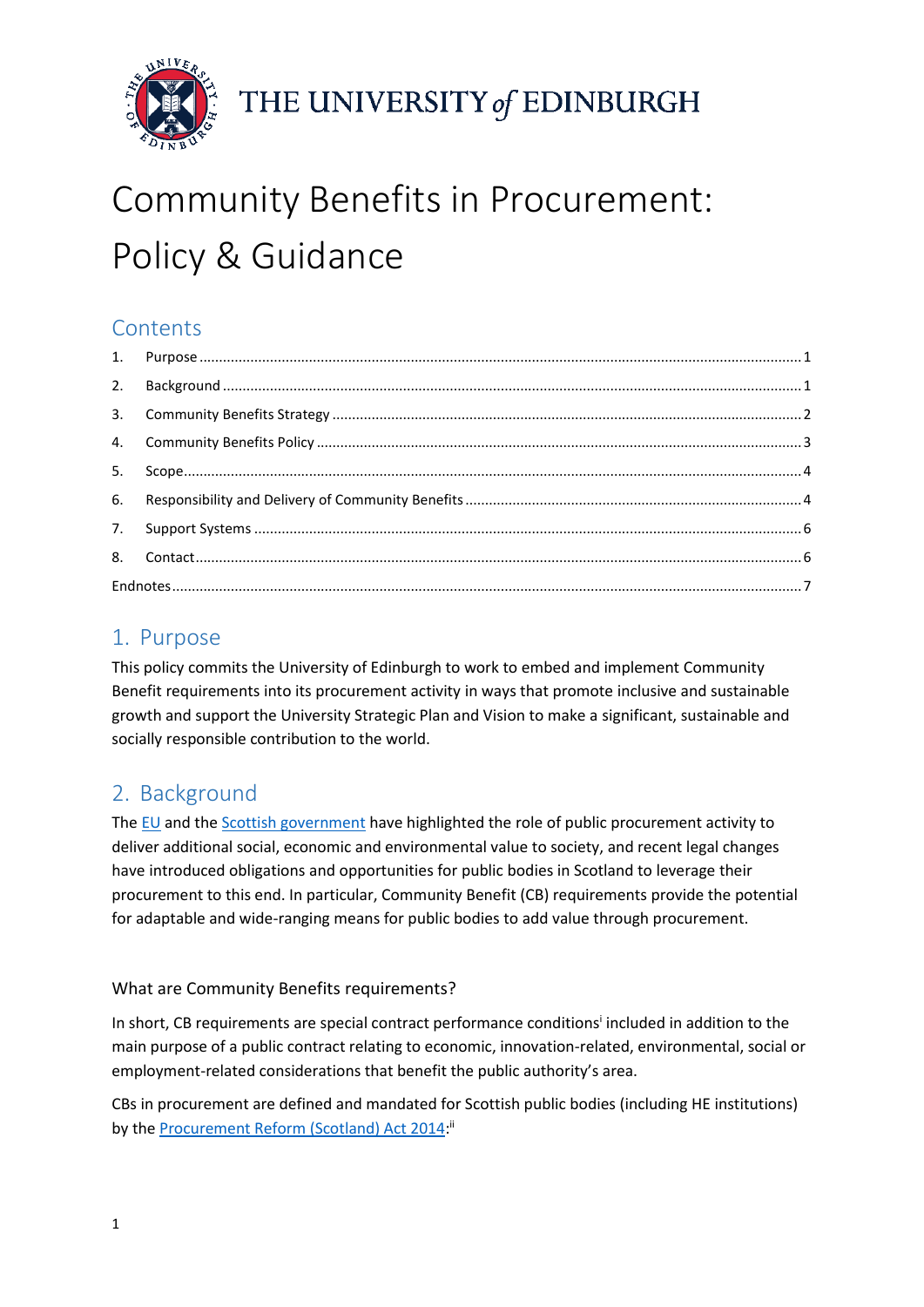*24. Community Benefits Requirements*

*For the purposes of this Act, a community benefit requirement is a contractual requirement imposed by a contracting authority*

*(a) relating to -*

*(i) training and recruitment, or*

*(ii) the availability of sub-contracting opportunities, or*

*(b) which is otherwise intended to improve the economic, social or environmental wellbeing of the authority's area in a way additional to the main purpose of the contract in which the requirement is included.*

Under the Reform Act and accompanying [statutory guidance,](http://www.gov.scot/Publications/2016/03/8410/4) consideration of CB requirements is mandatory<sup>iii</sup> for all projects £4million and above, and encouraged for all regulated procurements below this level. The statutory guidance lays out the following the guidelines for CBs:

- *there is a presumption that where there is an opportunity to deliver community benefits, appropriate requirements will be included in public contracts and framework agreements;*
- **•** contract or framework suitability and capacity needs to be addressed on a case-by-case basis value, *duration, local factors and the nature of the supply base will all have an impact;*
- *requirements should be robust, relevant and proportionate so that they can be judged on objective and measurable outcomes;*
- *discrimination should be avoided in the wording of requirements; and*
- *monitoring of contract deliverables and outcomes is essential to ensure contract compliance.*

While in the past CBs were often limited to construction works projects and focussed on skills and employment issues, they are potentially applicable to any regulated procurement and can relate to almost any topic. While CB requirements will not be appropriate in every procurement, at £4million and above, the available justifications for not including CBs are limited and do not include the urgency of the procurement.<sup>iv</sup>

Public bodies must have regard for the Scottish Government [statutory guidance](http://www.gov.scot/Publications/2016/03/8410/4) on CBs in Procurement. Additional information is also available on the **Scottish government website**.

## <span id="page-1-0"></span>3. Community Benefits Strategy

The University has committed in its Procurement Strategy to leverage the University's procurement where appropriate to add value to our communities by identifying and achieving robust, relevant and proportionate CBs:

From the University's Procurement Strategy—

*"For every procurement over £4million, the delegated authority of the University will consider how the acquisition can improve the economic, social or environmental wellbeing of our area through inclusion of community benefit clauses, to assist with our strategic objective of Community Engagement."*

From the Procurement Category Strategies—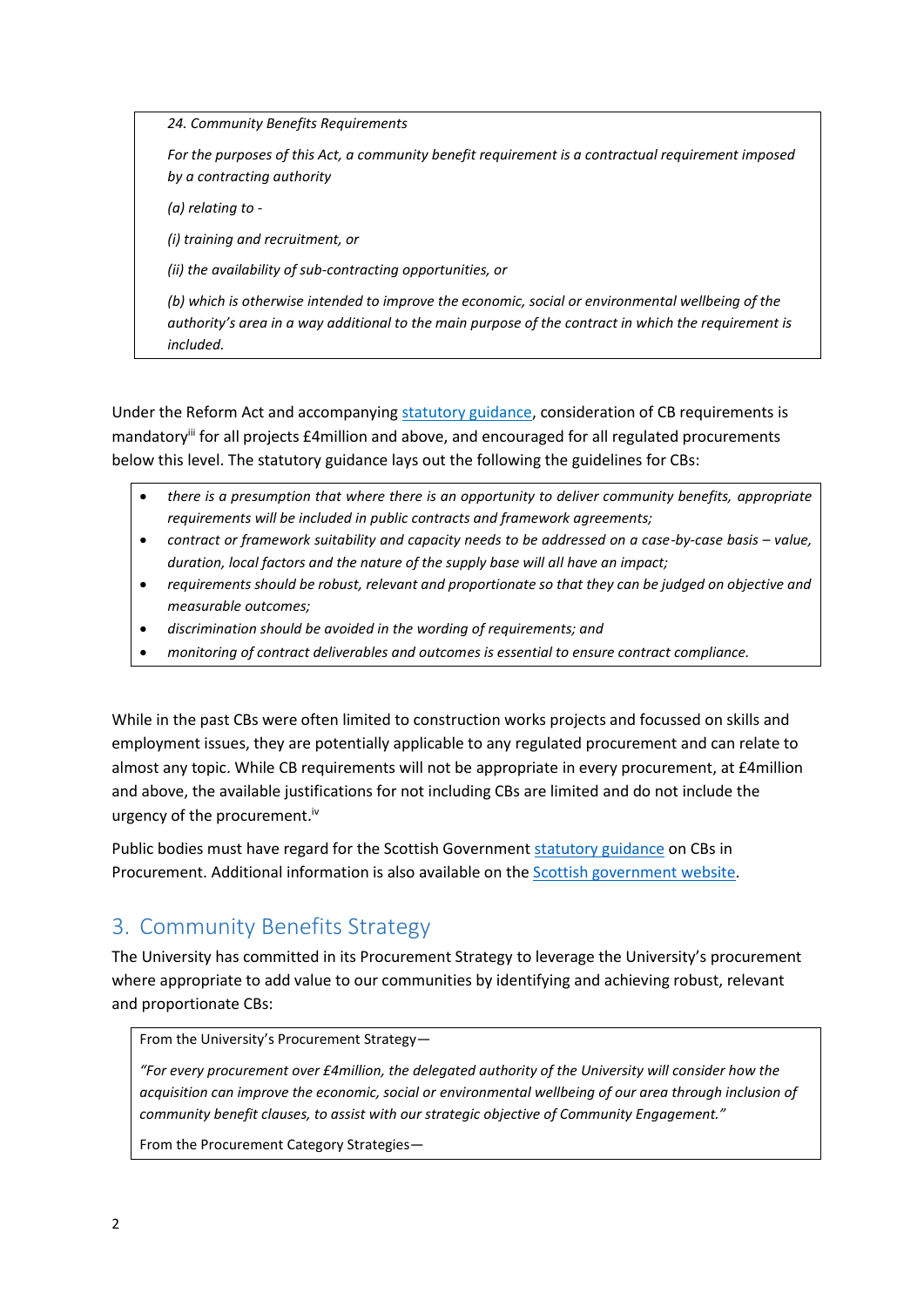*"Contributing locally [by] applying community benefits to major contracts, engagement in local collaborations in the city and with Scottish peer groups, including shared services and collaborative framework agreements"*

The University of Edinburgh had an estimated £310million of influenceable non-pay procurement spend for the financial year 2016/2017, and thus has considerable purchasing power and scope to work with our suppliers through our diverse procurement activity to provide benefits for the University's students, staff and wider communities.

The University's vision is to make a significant, sustainable and socially responsible contribution to the world. The University of Edinburgh's strategic plan ([Delivering Impact for Society, 2016\)](http://www.ed.ac.uk/governance-strategic-planning/strategic-planning/strategic-plan/vision-and-mission) includes 'contributing locally' to the Edinburgh region as one of its four development themes (defined as 'key areas for change'). $<sup>v</sup>$ </sup>

CBs in procurement are being explored as a means to support the University's vision and mission, the strategic plan themes, as well as the work streams of University's different strategies, in particular the [Community Engagement Strategy,](https://www.ed.ac.uk/local/community-matters) [Widening Participation,](http://www.ed.ac.uk/about/sustainability/themes/community/widening-participation) [Youth and Student](https://www.ed.ac.uk/human-resources/recruitment/youth-talent/youth-and-student-employment-strategy)  [Employment Strategy,](https://www.ed.ac.uk/human-resources/recruitment/youth-talent/youth-and-student-employment-strategy) [Zero by 2040 Climate Strategy,](http://www.ed.ac.uk/about/sustainability/themes/climate-change/climate-strategy) [Global Engagement Plan,](https://global.ed.ac.uk/our-work/global-profile) an[d Equality and](http://www.ed.ac.uk/equality-diversity/about/strategy-action-plan)  [Diversity Strategy.](http://www.ed.ac.uk/equality-diversity/about/strategy-action-plan)

#### <span id="page-2-0"></span>4. Community Benefits Policy

Robust, relevant and proportionate community benefits will be incorporated in all procurements £4million and above, and will be considered in regulated procurements below £4million at contract strategy stage (i.e., at £50,000 and above). If included, community benefits will be subject to a community benefits plan that will capture responsibilities for delivery and review at each procurement stage, to ensure that benefits are realised and recorded over the life of the contract. University community benefits will align with the Scottish Government's [statutory guidance](http://www.gov.scot/Publications/2016/03/8410/4) on [community benefits](http://www.gov.scot/Publications/2016/03/8410/4) and support th[e vision and mission](http://www.ed.ac.uk/governance-strategic-planning/strategic-planning/strategic-plan/vision-and-mission) of the University of Edinburgh. The Procurement Office, project sponsors, and, where appropriate, the suppliers, should work together to identify and implement benefits that:

- Deliver social, economic and/or environmental benefits to students, staff and/or community members of the University's area
- Are non-discriminatory to suppliers, included in the procurement documentation and linked to the subject matter of the contractvi
- Support the University's [strategic plan](http://www.ed.ac.uk/governance-strategic-planning/strategic-planning/strategic-plan/vision-and-mission) and [social responsibility and sustainability policies](http://www.ed.ac.uk/about/sustainability/governance-publications-reports) and, where relevant, are informed by and supportive of University, College and/or department strategies, initiatives and related work streams, in particular th[e Community](https://www.ed.ac.uk/local/community-matters)  [Engagement Strategy,](https://www.ed.ac.uk/local/community-matters) [Widening Participation,](http://www.ed.ac.uk/about/sustainability/themes/community/widening-participation) [Youth and Student Employment Strategy,](https://www.ed.ac.uk/human-resources/recruitment/youth-talent/youth-and-student-employment-strategy) [Research Strategy,](https://www.ed.ac.uk/research-support-office/toolkit-for-applicants/university-of-edinburgh-research-strategy) [Zero by 2040 Climate Strategy,](http://www.ed.ac.uk/about/sustainability/themes/climate-change/climate-strategy) [Global Engagement Plan,](https://global.ed.ac.uk/our-work/global-profile) [Equality](http://www.ed.ac.uk/equality-diversity/about/strategy-action-plan)  [and Diversity Strategy](http://www.ed.ac.uk/equality-diversity/about/strategy-action-plan) and [Learning and Teaching Strategy](https://www.ed.ac.uk/files/atoms/files/learning_teaching_strategy.pdf)
- Where appropriate, incorporate or support innovation or related University research activity and the participation of University staff and students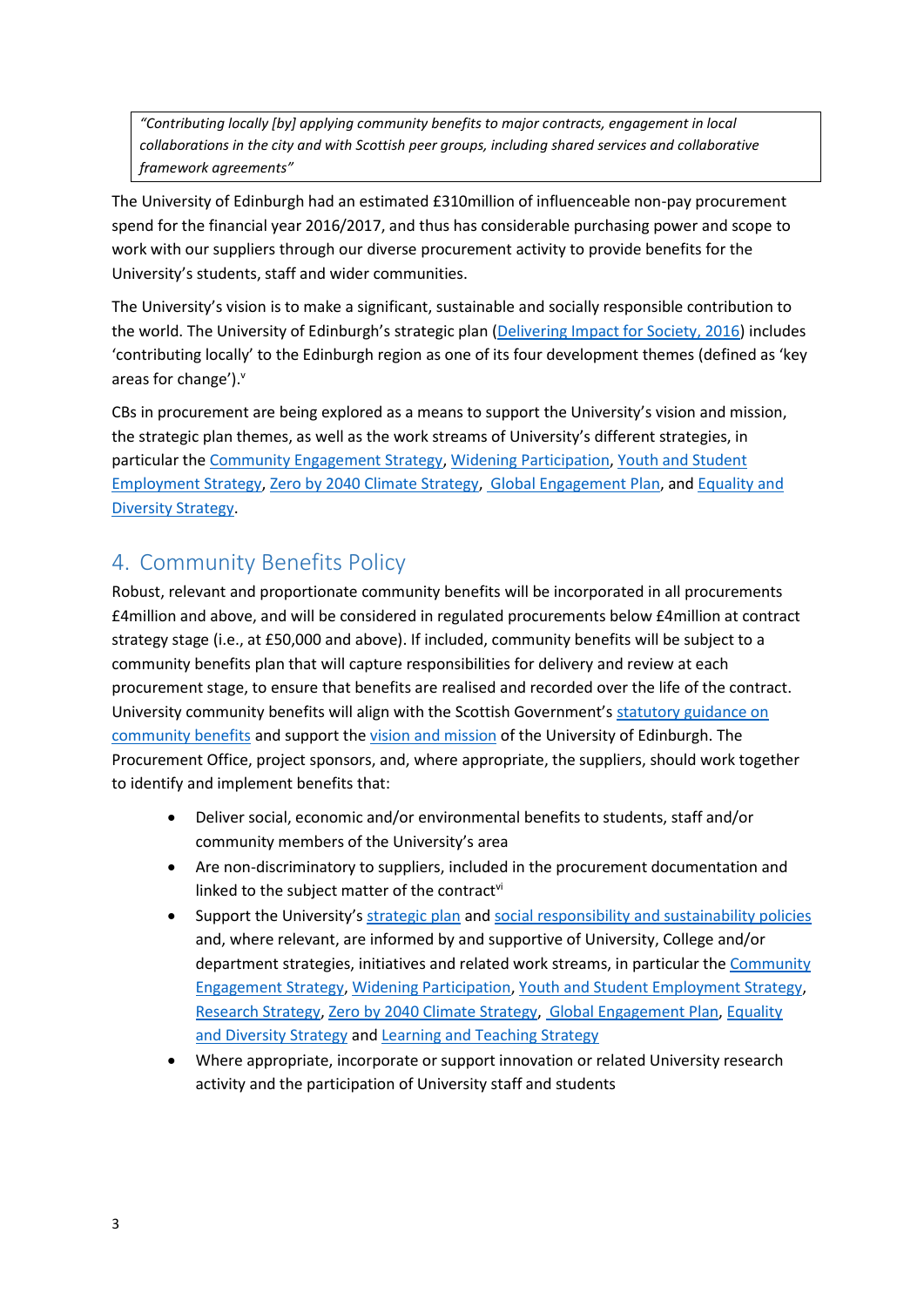#### <span id="page-3-0"></span>5. Scope

For the purpose of the Procurement Reform (Scotland) Act community benefit requirement, the University's "area" will generally refer to the University's surrounding local communities of Edinburgh City, the Lothians, Fife and the Scottish Borders. However, given the global reach of the University, where appropriate to the context or subject matter of the procurement or relevant activity, the University's "area" will pertain to the whole of Scotland or beyond.

In line with the statutory guidance, stakeholder groups will reflect the University's wider organisational priorities. Community benefits will include opportunities to benefit, advance or encourage the participation of:

- local communities and other national or global communities affected by the University's activity, including disadvantaged<sup>vii</sup> groups or areas or to promote equality of opportunity between persons who share a relevant protected characteristics and those who do not, in line with equalities duties
- priority groups specifically within the scope of the University's functions and purposes, e.g., its prospective applicants, undergraduate or post-graduate students, staff, alumni and subsidiary companies
- small and medium enterprises, third sector bodies, social enterprises and supported businessesviii

# <span id="page-3-1"></span>6. Responsibility and Delivery of Community Benefits

The Procurement Office and project sponsors will discuss CBs in the planning/strategy stage of regulated procurements to decide whether they are appropriate and what form they might take. The Procurement Office should refer to the Community Benefits Procedures document and included adaptable templates. Each procurement including CBs should develop a **CB Plan** (see Procedures document) that, as a minimum, contains:

- Reason for inclusion and potential alignment with key University strategies
- Summary of planned benefits, or, if unknown, plan to determine appropriate benefits throughout the procurement process via referral to sustainable procurement guidance, Pre-market engagement, "for info only" selection or award questions to suppliers, consultation with partners within the University or post-tender negotiation
- Outline of actions and review points for each stage with nominated responsibilities for each, in particular for ensuring that supplier commitments are taken up, achieved and recorded upon contract award

Specific CBs, if known, can be identified and included in the project documentation as part of a CB plan. If proportionate or relevant actions for suppliers are not yet known, a menu of benefit areas can be included in procurement documentation to request responses from suppliers (a more specific menu of possible CB will be developed and maintained to align with one or more of these themes):

- *Community Engagement and/or Widening Participation: Opportunities to support the University's [Community Engagement Strategy](https://www.ed.ac.uk/local/community-matters) or [Widening Participation Programme,](https://www.ed.ac.uk/student-recruitment/widening-participation) for instance through youth engagement, community consultation, creation or improvement of public spaces, or support for the University's community engagement and WP work streams;*
- *Fair employment and skills: Opportunities for apprenticeships, work placements, and/or work experience, including for community members as well University students and graduates or to otherwise*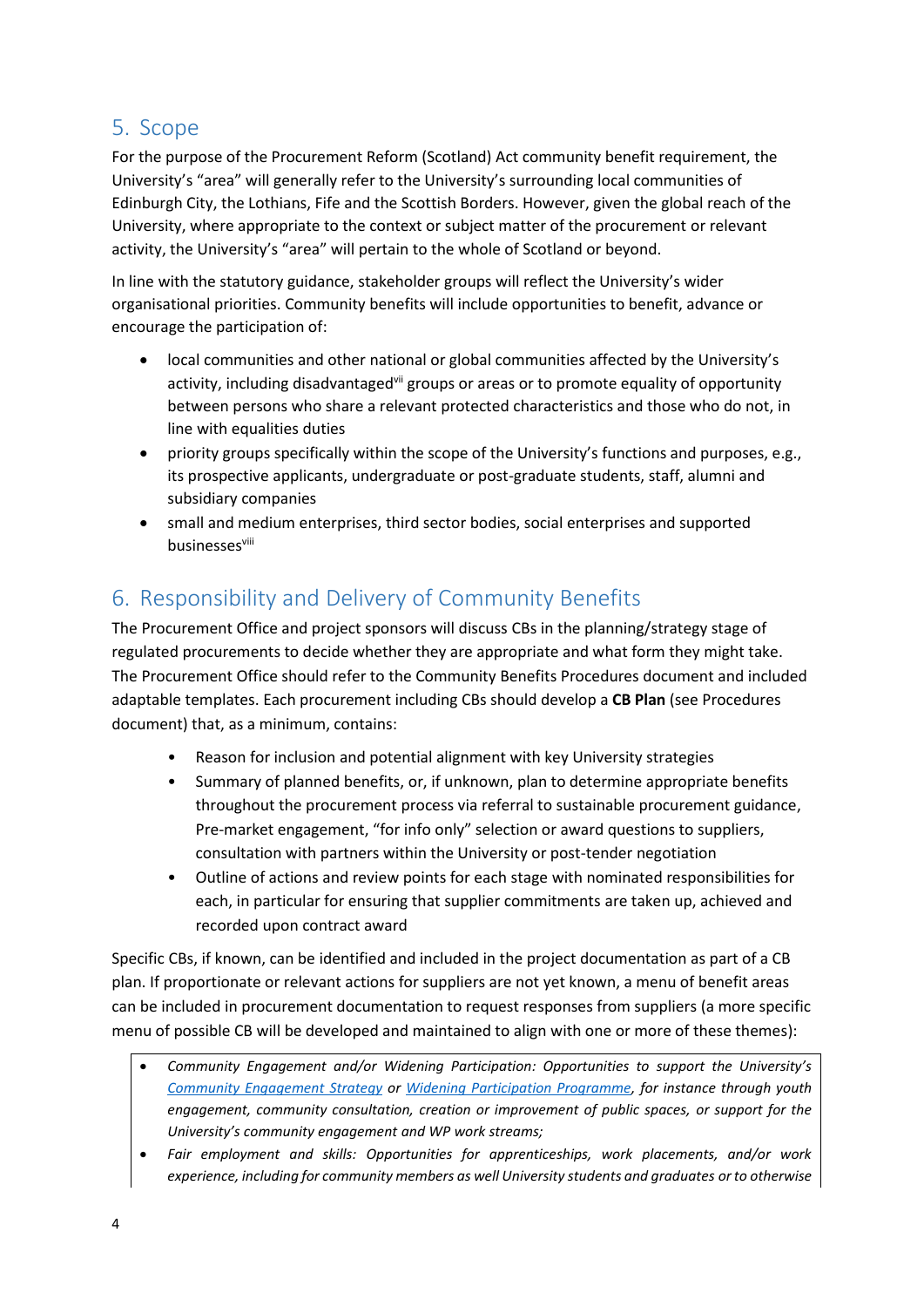*support the University's [Youth and Student Employment Strategy;](https://www.ed.ac.uk/human-resources/recruitment/youth-talent/youth-and-student-employment-strategy) Opportunities to upskill the workforce of the local community and/or University staff;*

- *Research and Innovation: Support for the [Research Strategy,](https://www.ed.ac.uk/research-support-office/toolkit-for-applicants/university-of-edinburgh-research-strategy) including Promotion and/or support of related innovation and/or research, including exploration of opportunities to support innovation through collaboration with the University and/or any relevant subsidiaries, for instance with [Edinburgh](http://edinburgh-innovations.ed.ac.uk/)  [Innovations Ltd.](http://edinburgh-innovations.ed.ac.uk/)*
- *Climate Change and Environment: Opportunities to minimise negative environmental impacts and support the University's [Zero by 2040 Climate Strategy;](http://www.ed.ac.uk/about/sustainability/themes/climate-change/climate-strategy)*
- *SMEs and Third Sector: Opportunities for SMEs, social enterprises or the third sector including for [supported businesses](http://www.gov.scot/Topics/Government/Procurement/buyer-information/SuppBus) or other means to support the social and professional integration of disabled or disadvantaged persons, or work with the University's [Enterprise Development Team;](https://www.ed.ac.uk/edinburgh-innovations/enterprise-development)*
- *Equality and Diversity: Opportunities to support the University's [Equalities and Diversities strategy,](http://www.ed.ac.uk/equality-diversity/about/strategy-action-plan) for instance to promote a positive culture and equal opportunity for all, especially regarding the protected characteristics under the UK Equalities Act 2010 of age, disability, gender reassignment, race, religion or belief, sex, sexual orientation, marriage and civil partnership and pregnancy and maternity;*
- *Global Engagement: Opportunities to support communities, students or projects internationally in support of [Edinburgh Global and Global Engagement Plan;](https://global.ed.ac.uk/our-work/global-profile)*
- *Learning and Teaching: Support for the [Learning and Teaching Strategy,](https://www.ed.ac.uk/files/atoms/files/learning_teaching_strategy.pdf) including opportunities for experiential learning on campus, in the community and in businesses and other organisations, nationally and internationally;*
- *Mutually agreed donations or joint fundraising efforts for projects or initiatives to support communities*

The Procurement Office and project sponsors can utilise the Sustainability Test Tool (or equivalent Estates process) or consult with partners within the University, for instance the Social Responsibility and Sustainability Department, to identify appropriate CBs. Pre-market engagement, as well as "for information only" selection and/or award stage questions can also help identify supplier experience in providing social, economic or environment benefit or identify areas of mutual interest between the University and the suppliers.

The summary of planned CBs in the plan should be added to the strategy report page of the Sustainability Test Tool (available for procurement managers in the University's Sustainable Procurement Wiki) and pasted into the Strategy Template. During the course of the procurement, one of the following approaches to CB should be selected and noted in the CB plan:

**Evaluated** – May be preferred method. Evaluated CB are included in the ITT and scored as an award stage question. While evaluated CBs could include minimum requirements, a menu of possible benefits can be included and the University can evaluate the suppliers' different proposals. To protect SMEs and equal treatment of suppliers, where CBs are evaluated part of a tender quality component, CBs should be scored on the basis of the quality of responses (e.g., in terms of alignment with University priorities, achievability and/or procedures in place to follow through on commitments), rather than only the magnitude of benefit offered. Some post award clarification or negotiation with suppliers will still be required.

**Voluntary** – Included as a "for info only" question in the ITT and/or negotiated post award with supplier. These CBs cannot be scored, but allow the most flexibility and scope to provide multiple CBs. However, CB information voluntarily submitted as a response in the ITT (or if CBs are mutually agreed and submitted after contract award, pursuant to a legally compliant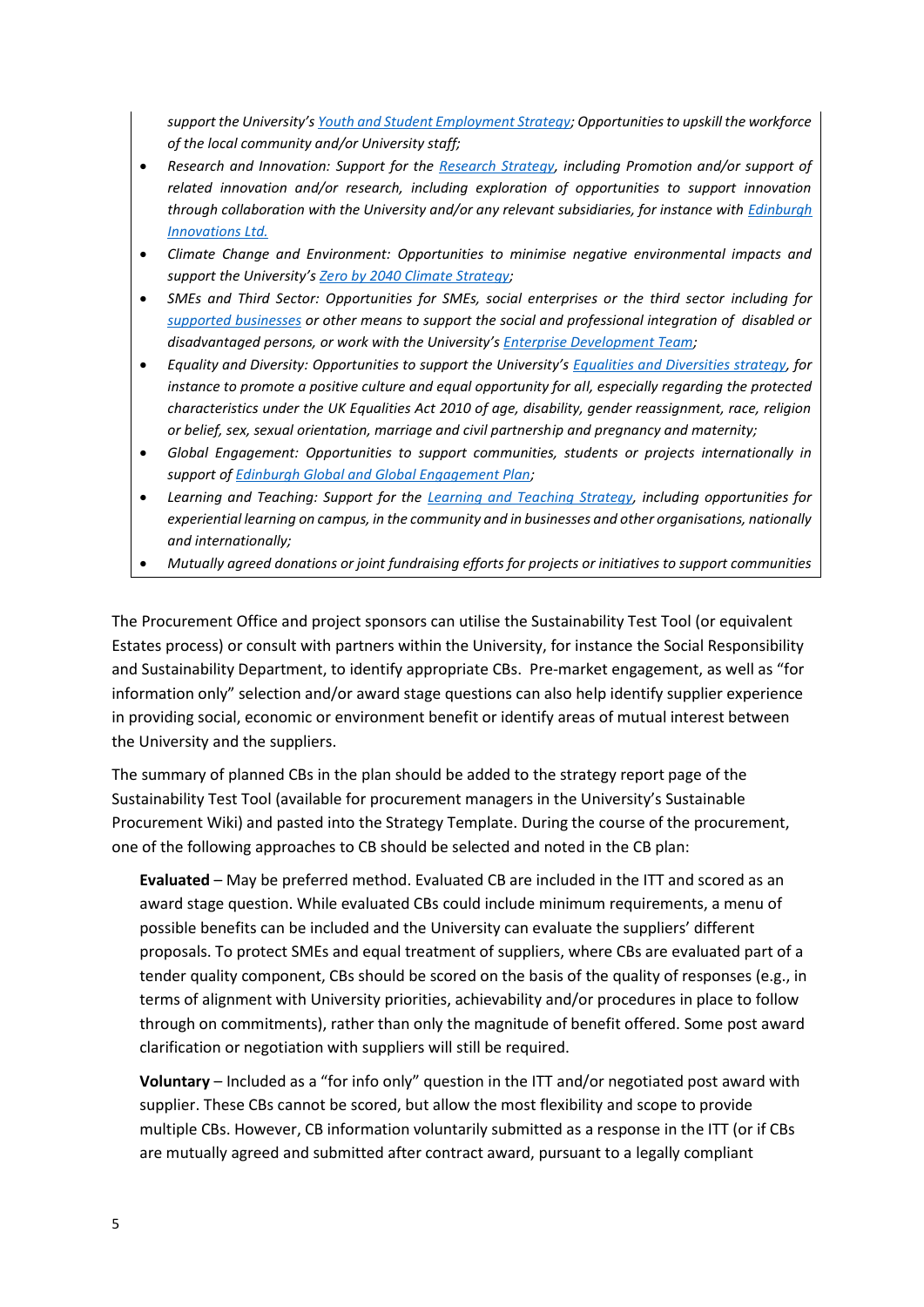contract variation process) may be enforceable as part of a contract at the University's discretion. Voluntary CBs may be helpful in cases where:

a) CB have not been considered at an earlier stage or included in procurement documents,

b) CB may need to be subject to negotiation with the supplier in order to identify appropriate measures or to align them with University work streams, for instance widening participation

c) CB are complex or involve coordination between several parties.

In all cases, CB requirements should not discriminate against bidders, in particular those from outside the Edinburgh region. Both evaluated and voluntary CB questions can be linked to mandatory and/or suggested voluntary requirements through CB "menus", or can be left more open. In either case, approach can, where appropriate be adapted through end user and preliminary market consultation.

In a **competitive procedure with negotiation**, a **competitive dialogue**, or an **innovation partnership**, negotiation of community benefits should be planned and have time allocated during the negotiation stage of the procedure.

Post-contract award meetings and negotiation with suppliers will be important in most cases to agree on achievable benefits and to ensure alignment with University priorities, as well as to coordinate implementation and monitoring and reporting measures, which should reflect a consistent reporting method that aligns with the University's Strategic Plan.

# <span id="page-5-0"></span>7. Support Systems

Where possible, CB should reflect the work streams of the University's major strategies, for instance the Zero by 2040 Climate Strategy and in particular, the Community Engagement Strategy and the Widening Participation programme. Where appropriate, CB should be coordinated with internal delivery partners, for instance:

[Social Responsibility and Sustainability Department](https://www.ed.ac.uk/about/sustainability)

[Community Engagement team](https://www.ed.ac.uk/about/sustainability/themes/community)

[Edinburgh Innovations](http://edinburgh-innovations.ed.ac.uk/) including th[e Enterprise Development Team](https://www.ed.ac.uk/edinburgh-innovations/enterprise-development)

[Research Support Office](https://www.ed.ac.uk/research-support-office)

[Widening participation team](https://www.ed.ac.uk/student-recruitment/widening-participation)

Where relevant, CB can also be designed and delivered in partnership with external third sector bodies, for instance [Skills Development Scotland,](http://www.skillsdevelopmentscotland.co.uk/) [CITB,](http://www.citb.co.uk/local-information/scotland/) [Zero Waste Scotland,](http://www.zerowastescotland.org.uk/) and others.

## <span id="page-5-1"></span>8. Contact

<span id="page-5-2"></span>Please contact procurement policy officer [Peter Hayakawa](mailto:peter.hayakawa@ed.ac.uk) 51 4380 for any questions or comments. Please contact us if this policy is required in an alternative format.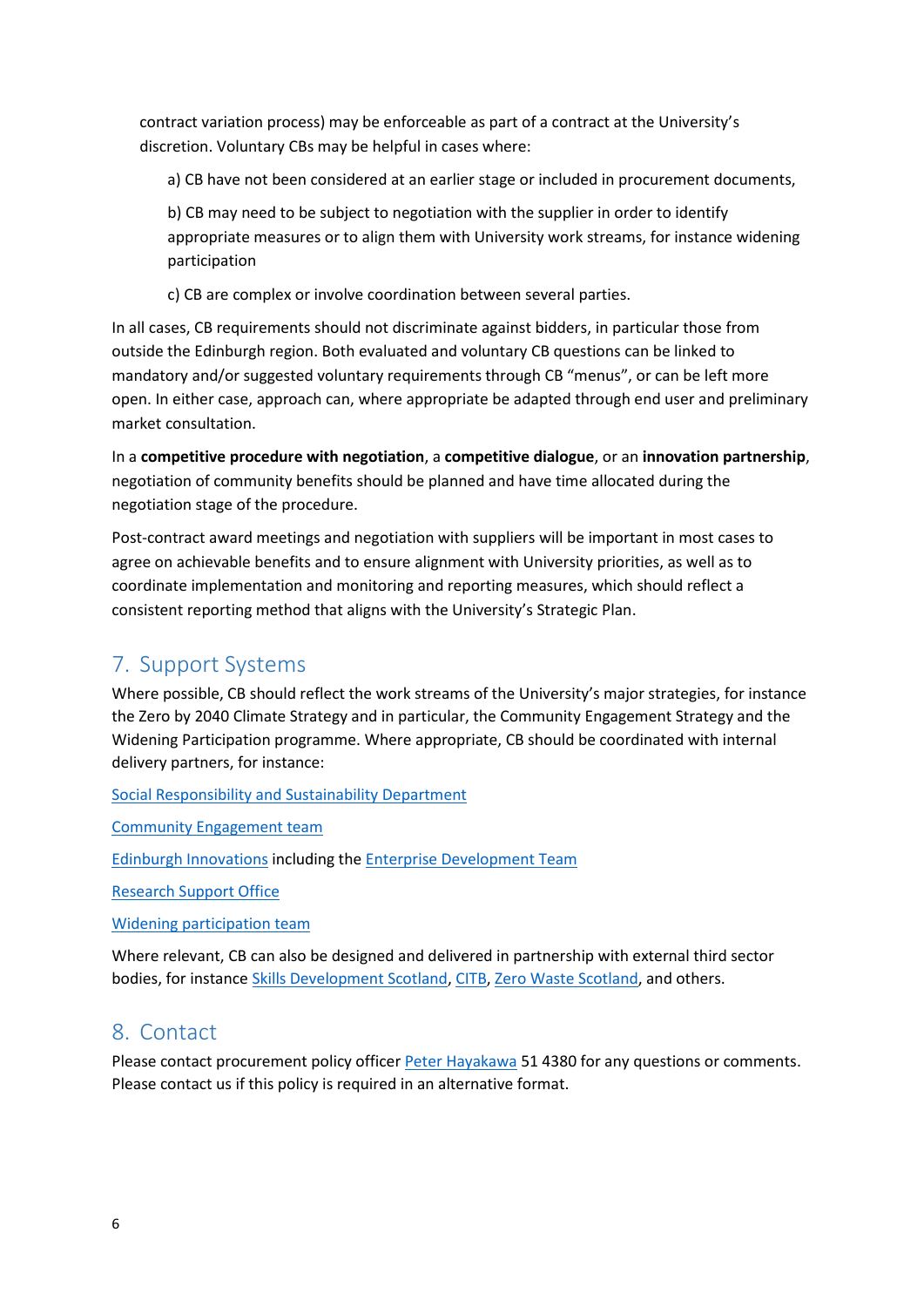#### Endnotes

**.** 

<sup>i</sup> CBs are a form of Contract Performance Condition, a sustainability measure allowed for in the EU procurement regulations, which do not necessarily have to be linked the public authority's local area. Se[e Public Contracts Scotland Regulations 2015, 70. Conditions for performance of contracts:](http://www.legislation.gov.uk/ssi/2015/446/regulation/70/made)

*70.—(1) A contracting authority may lay down special conditions relating to the performance of a contract, provided that they are—*

*(a) linked to the subject-matter of the contract within the meaning of regulation 67(6) (contract award criteria); and*

*(b) indicated in the call for competition or in the procurement documents.*

*(2) Such conditions may include economic, innovation-related, environmental, social or employment-related considerations.*

<sup>ii</sup> The [Reform Act](http://www.legislation.gov.uk/asp/2014/12/contents) also contains the Sustainable Procurement Duty:

*9. Sustainable Procurement Duty*

*(1) For the purposes of this Act, the sustainable procurement duty is a duty of a contracting authority. Before carrying out a regulated procurement, to consider how in conducting the procurement it can*

*(a) 1 - improve the economic, social and environmental wellbeing of the authorities areas, 2 - Facilitate the involvement of small and medium enterprises, third sector bodies and supported businesses in the process and*

*3 - Promote innovation*

*(b) in carrying out the procurement, to act with a view to securing such improvements identified as a result of paragraph (a)(i).*

*(2) The contracting authority must consider under subsection (1) only matters that are relevant to what is proposed to be procured and, in doing so, consider the extent to which it is proportionate in all the circumstances to take those matters into account.*

*(3) In this section, references to the wellbeing of the authority's area include, in particular, reducing inequality in the area.*

iii From Procurement Reform (Scotland) Act:

*25. Community benefit requirements in major contracts*

*(1) This section applies where a contracting authority proposes to carry out a regulated procurement in relation to which the estimated value of the contract is equal to or greater than £4,000,000.*

*(2) The contracting authority must, before carrying out the procurement, consider whether to impose community benefit requirements as part of the procurement.*

*(3) The contracting authority must, in the contract notice relating to the procurement, include—*

*(a) a summary of the community benefit requirements it intends to include in the contract, or (b) where it does not intend to include any such requirements, a statement of its reasons for not including any requirements.*

*(4) Where community benefit requirements are included in a contract, the contracting authority must include in the award notice a statement of the benefits it considers will be derived from those requirements.*

*(5) The Scottish Ministers may by order modify subsection (1) so as to substitute for the figure specified there for the time being such other figure as they consider appropriate.*

iv From Statutory Guidance, Section 4.6.3: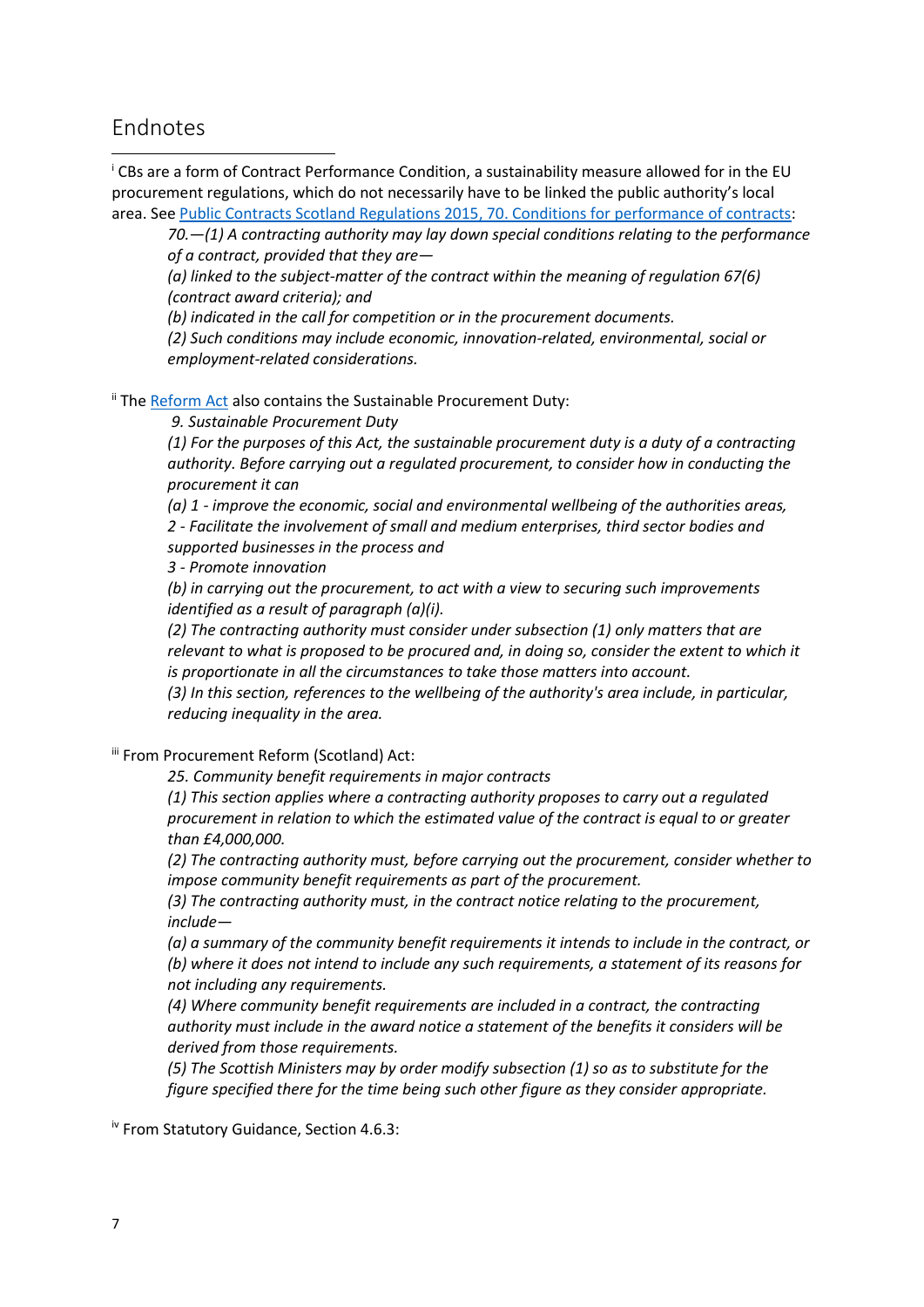*Where CBs have not been included in requirements valued at or above £4 million, the contracting authority must provide a reason for this in the contract notice. Reasons should reflect that, having considered the scope to include CBs, they are not considered to be appropriate, relevant and/or proportionate to the procurement with a brief explanation. Urgency is unlikely to be a suitable reason for not including CB requirements. Circumstances where an authority is not required to apply a community benefit include:* 

- *where the requirement is excluded from the provisions of the Act; and*
- *where the length or nature of the contract means that it is not a suitable choice for community benefits, for example, supply contracts of very short duration and where there is little scope to achieve social, environmental or economic outcomes for the relevant area.*
- *In some instances social, economic and environmental considerations will be so integral to the requirement that it may be difficult to separate them out.*

<sup>v</sup> Core aims under this particular theme are:

- to build and strengthen relationships and information exchange between the University, the City and its communities;
- to put the University's research and teaching at the service of local communities;
- to open up access to University buildings and facilities to the City and its residents, and
- to communicate what the University does and how it works with the City to enable its residents to interact with the University in an informed way.

The strategic plan also identifies 'building partnerships with industry' as a theme. The University's goal is to build and expand on such relationships with industry across all areas of our activity, including as a commercial partner. This theme has three pillars of activity that will frame our industry engagement:

- Talent, skills and employability
- Research and development
- Innovation and entrepreneurship

v<sup>i</sup> "Link to the subject matter of the contract" has a broad definition in procurement regulations, however a key point is that contract performance requirements, award criteria and technical specifications must occur in the context of contract delivery, and not a mandated change to suppliers' general corporate policies:

Context of "link to subject matter"—

#### [EU Procurement Directives 2014, Recital 104](file://///ed/dst/shared/CSG/Procurement/Policy%20Officer/Notes%20and%20Summaries/(104)Contract%20performance%20conditions%20are%20for%20laying%20down%20specific%20requirements%20relating%20to%20the%20performance%20of%20the%20contract.%20Unlike%20contract%20award%20criteria%20which%20are%20the%20basis%20for%20a%20comparative%20assessment%20of%20the%20quality%20of%20tenders,%20contract%20performance%20conditions%20constitute%20fixed%20objective%20requirements%20that%20have%20no%20impact%20on%20the%20assessment%20of%20tenders.%20Contract%20performance%20conditions%20should%20be%20compatible%20with%20this%20Directive%20provided%20that%20they%20are%20not%20directly%20or%20indirectly%20discriminatory%20and%20are%20linked%20to%20the%20subject-matter%20of%20the%20contract,%20which%20comprises%20all%20factors%20involved%20in%20the%20specific%20process%20of%20production,%20provision%20or%20commercialisation.%20This%20includes%20conditions%20concerning%20the%20process%20of%20performance%20of%20the%20contract,%20but%20excludes%20requirements%20referring%20to%20a%20general%20corporate%20policy.) – Contract Performance Conditions

*(104) Contract performance conditions are for laying down specific requirements relating to the performance of the contract. Unlike contract award criteria which are the basis for a comparative assessment of the quality of tenders, contract performance conditions constitute fixed objective requirements that have no impact on the assessment of tenders. Contract* 

1